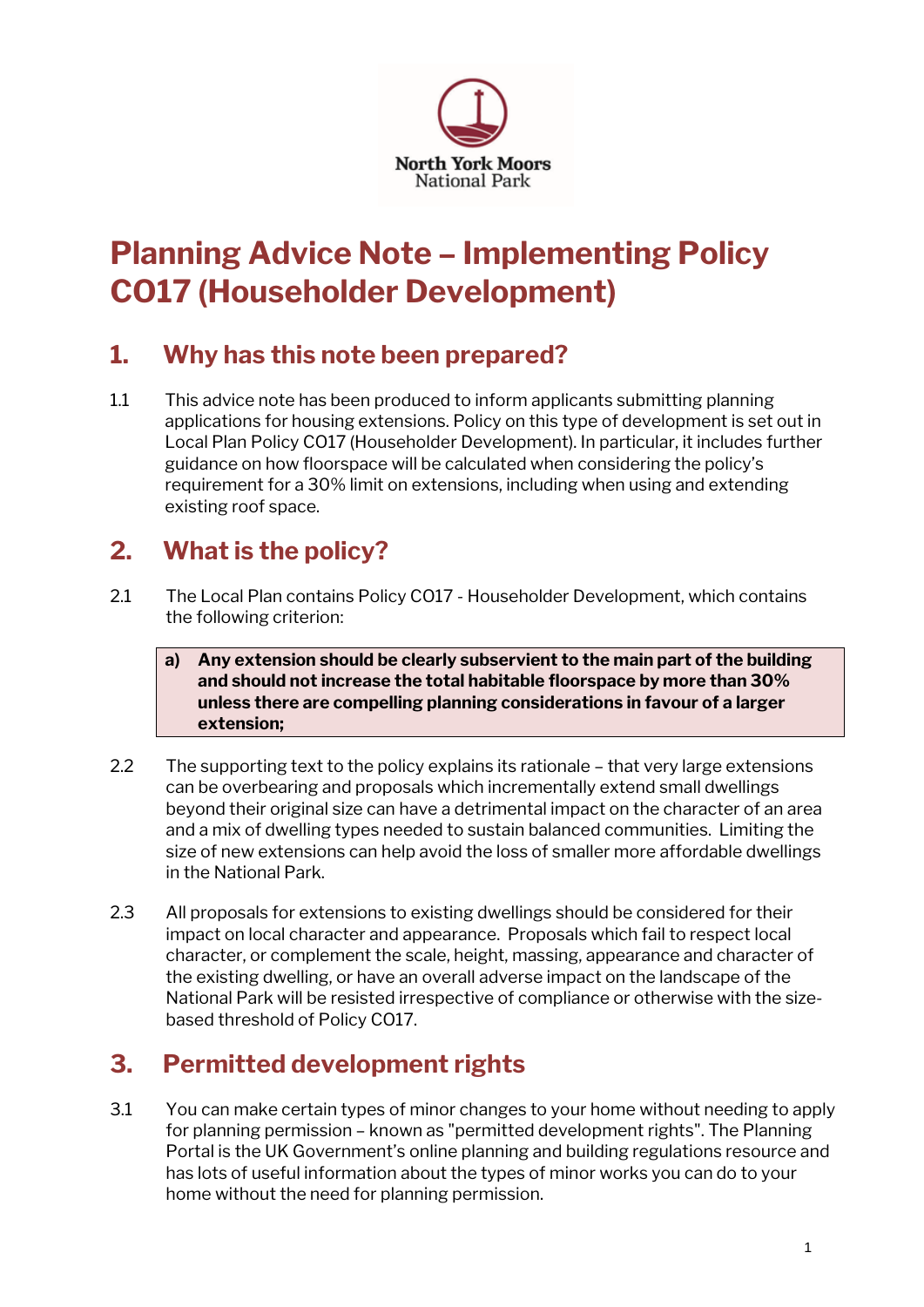- 3.2 Permitted development rights for house extensions are set out in the 2015 General Permitted Development Order 2015 (GPDO). The extent of such rights may differ in the National Park from elsewhere - within the Order National Parks are classed as 'Article 2(3)' land, where rights may not be as extensive. For example, under Part 1 Class A.2 of the GPDO it not possible to extend beyond the side elevation of the existing building in a National Park, which is possible elsewhere without planning permission.
- 3.3 Class B of the GPDO also allows *the enlargement of a dwellinghouse consisting of an addition or alteration to its roof.* This right does not, however apply in the National Park (GPDO B1(f)). Any proposals to alter the shape of a roof – for example through the installation of dormer windows will require planning permission.
- 3.4 As stated in Policy CO17, where extensions are granted permission the Authority may remove permitted development rights to prevent further extension occurring without the need for a planning permission.

#### **4. Calculating the floorspace of the existing dwelling**

- 4.1 The supporting text of the policy states that the 30% figure is calculated based on existing 'habitable floorspace' of the main domestic dwelling. This is the extent of the main domestic dwelling as it was on 1 July 1948 (or if built after that date, as it was originally designed) excluding extensions erected after 1July 1948.
- 4.2 Habitable floorspace is calculated from the gross internal floorspace defined as the total floor space measured between the internal faces of perimeter walls that enclose the dwelling. This includes columns, chimney breasts, entrance halls, corridors, service accommodation, internal garages, flights of stairs and voids above stairs. External garages (including attached garages), conservatories (defined as a room attached to the main dwelling with glass roof and walls) and outbuildings will not be counted in the calculation of floorspace when calculating the existing habitable floorspace (see 7.88 of the Local Plan).
- 4.3 For the avoidance of doubt, garages which are attached to the main building or within an outbuilding will not be considered part of existing habitable accommodation. However, integral garages (defined as those built within the walls of the main property and an element of the building's structure) and any additional floorspace located above detached garages used for ancillary habitable accommodation, such as guest accommodation or a home office or studio will be included within the percentage floorspace increase.
- 4.4 Outbuildings should be excluded from the habitable floorspace calculation as these are classed as separate from the main structure – even if they provide habitable accommodation (e.g. as a bedroom or study). Outbuildings are normally defined as subsidiary buildings which have not been designed or built for habitable use as part of the main dwelling. Examples include log stores, sheds, fuel store, balconies, stables, carports, detached garages and greenhouses.
- 4.5 Where extensions have occurred as permitted development, applicants will be expected to provide details of these such as the extension size and the date of completion. Planning officers may also be able to check details through the site's planning history and building control records. The onus will be on the applicant to evidence this and where there is any doubt, the case officer will presume that previous extensions do not form part of the 'existing dwelling' for the purposes of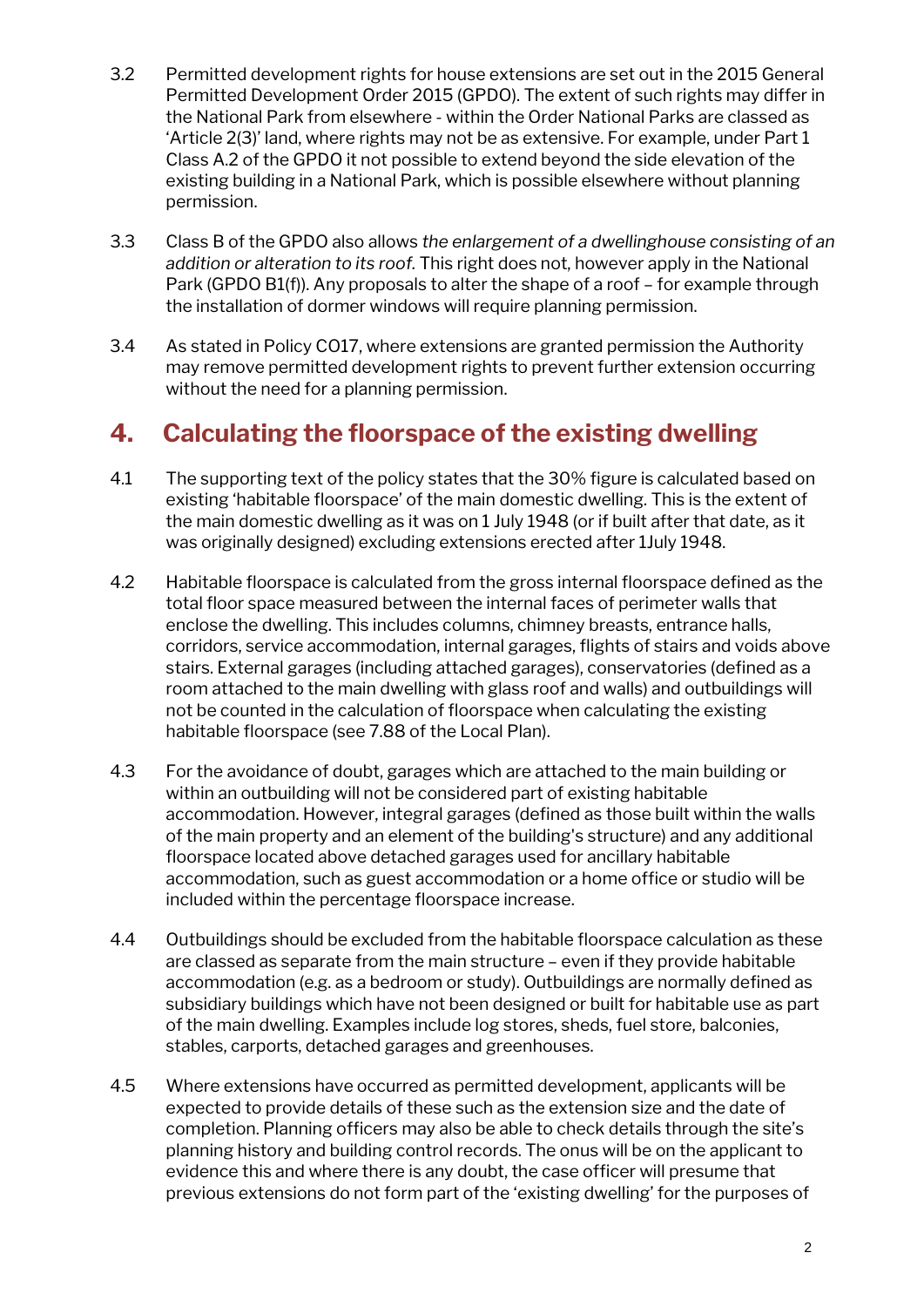calculating the percentage floorspace increase.

- 4.6 A modest basement will not normally be regarded as habitable floorspace. However, some judgement will need to be applied in terms of whether it is genuinely a secondary space in association with the main dwelling.
- 4.7 Some applications for substantial extensions cite the extensions that could be built under Permitted Development Rights in support of the proposal. The calculation will be applied to *existing habitable floorspace* and will exclude any floorspace that could be built in the future under permitted development rights, or any floorspace that could be built in accordance with an existing permission that has yet to be implemented (or both).

## **5. Extending into existing roof space**

- 5.1 If additional habitable floorspace is being created in an existing roof space (for example through a loft conversion) and there are no changes to the external shape of the roof this area should be included in the total habitable floorspace of the original dwelling. It would not therefore form part of the percentage increase to the existing dwelling and would not count towards the 30% allowance applicable to further extensions.
- 5.2 Likewise, if small alterations are needed to allow the existing roof space to become habitable which don't fundamentally alter the shape or size of the accommodation within the roof space, such as the addition of small dormers, this would also be considered to form part of the existing habitable floorspace of the original dwelling, and would therefore not count towards the 30% allowance.
- 5.3 If, however more substantial alterations are needed to create habitable floor space in an existing roof void which go beyond alteration and are more in the realms of an extension, then the 30% threshold will be applied. Such instances could include:
	- 1. Where the dormer(s) is/are excessive to the point that it would be considered a first floor extension;
	- 2. Where the proposal would result in an increase in roof height above the current highest point;
	- 3. Where a proposal would result in an increase in eaves height;
	- 4. Where a new storey is put on a house.

### **6. Evidencing this information in a planning application**

- 6.1 Applicants will be expected to provide calculations with their applications. Such information should include:
	- A. Calculation of the total habitable floorspace of the existing dwelling (as defined above) clearly stating which building element(s) have been used to create this figure,
	- B. Calculations of the total habitable floorspace of extensions already built (whether through permitted development or previous approvals)
	- C. Total additional floorspace being provided by the proposal